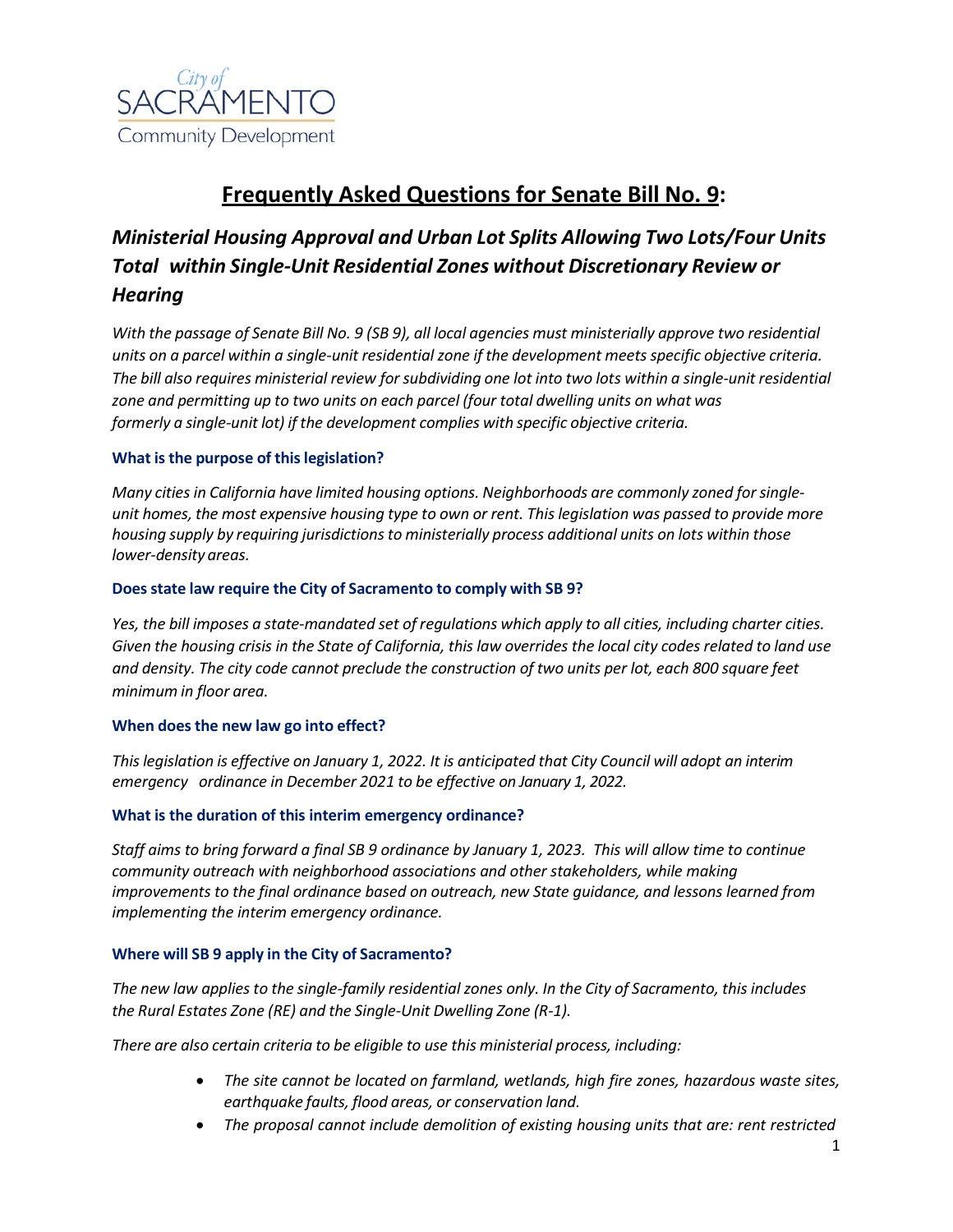

*for moderate, low, or very low income; rent-controlled by a public entity; or occupied by a tenant in the last three years.*

• *The site cannot be located in a historic district or on a property which is developed with a historic landmark.*

# **What is allowed in my single-family neighborhood now?**

The Single Unit Dwelling (R-1) Zone allows one primary dwelling unit per parcel except in cases where a duplex is allowed on corner lots or through lots greater than 125 feet in depth. Additionally, up to two accessory dwelling units (ADU) are allowed in the R-1 zone for a total of 3 - 4 units maximum. The Rural Estates (RE) Zone currently allows only one primary dwelling unit per parcel. Additionally, up to two ADUs *are allowed in the RE zone for a total of 3 units maximum.*

#### **How many units will be permitted on the lots after the law goes into effect?**

Under SB 9, both the RE and R-1 Zones would be allowed to have two units on the parcel if there is no requested lot split. If a lot split is also approved, there would be a maximum of four units (two per parcel) resulting from the original parcel. If an applicant utilizes the provisions of SB 9, the city is not required to *allow additional ADUs or Junior ADUs(JADUs).*

#### **Will these projects require a public hearing for approval?**

*No. This legislation requires a ministerial review process which is an administrative process not involving public hearings and where a project would be subject to objective criteria on a pass/fail basis only.*

# How does Senate Bill No. 9 relate to the City's 2040 GP Key Strategy of Permitting a Greater Array of **Housing types?**

Both SB 9 and the City's 2040 General Plan Key Strategy of Permitting a Greater Array of Housing Types *in Single-Unit Neighborhoods are aimed at increasing housing choice and providing housing options that are lower-cost by design.*

SB 9 will become effective January 1, 2022, while the City's 2040 General Plan Key Strategy will undergo *a year-long process of community engagement and technical analysis before implementation occurs.* This analysis will account for SB 9 and the City's current ADU Ordinance provisions. Please view the [FAQs](http://www.cityofsacramento.org/-/media/Corporate/Files/CDD/Planning/General-Plan/2040-General-Plan/Permit-a-Greater-Array-of-Housing-Types-in-Single-Unit-Neighborhoods-FAQs_V2_July-2021_Final-3.pdf?la=en) *on the City's Key Strategy of Permitting a Greater Array of Housing Types for more information.*

#### **What standards can be applied by the city to the ministerial lot split?**

There are certain criteria to be eligible to use this ministerial process to subdivide one lot into two lots, *including:*

- *Each new lot must be at least 1,200 square feet*
- *The split results in new lots of approximately equal size (60/40 minimum proportionality)*
- *The original lot was not established with a prior SB 9 lot split*
- *The applicant will be required to sign an affidavit stating they intend to occupy one of the units as their principal residence for a minimum of three years.*
- *The city could require easements for public services and utilities and a requirement for access*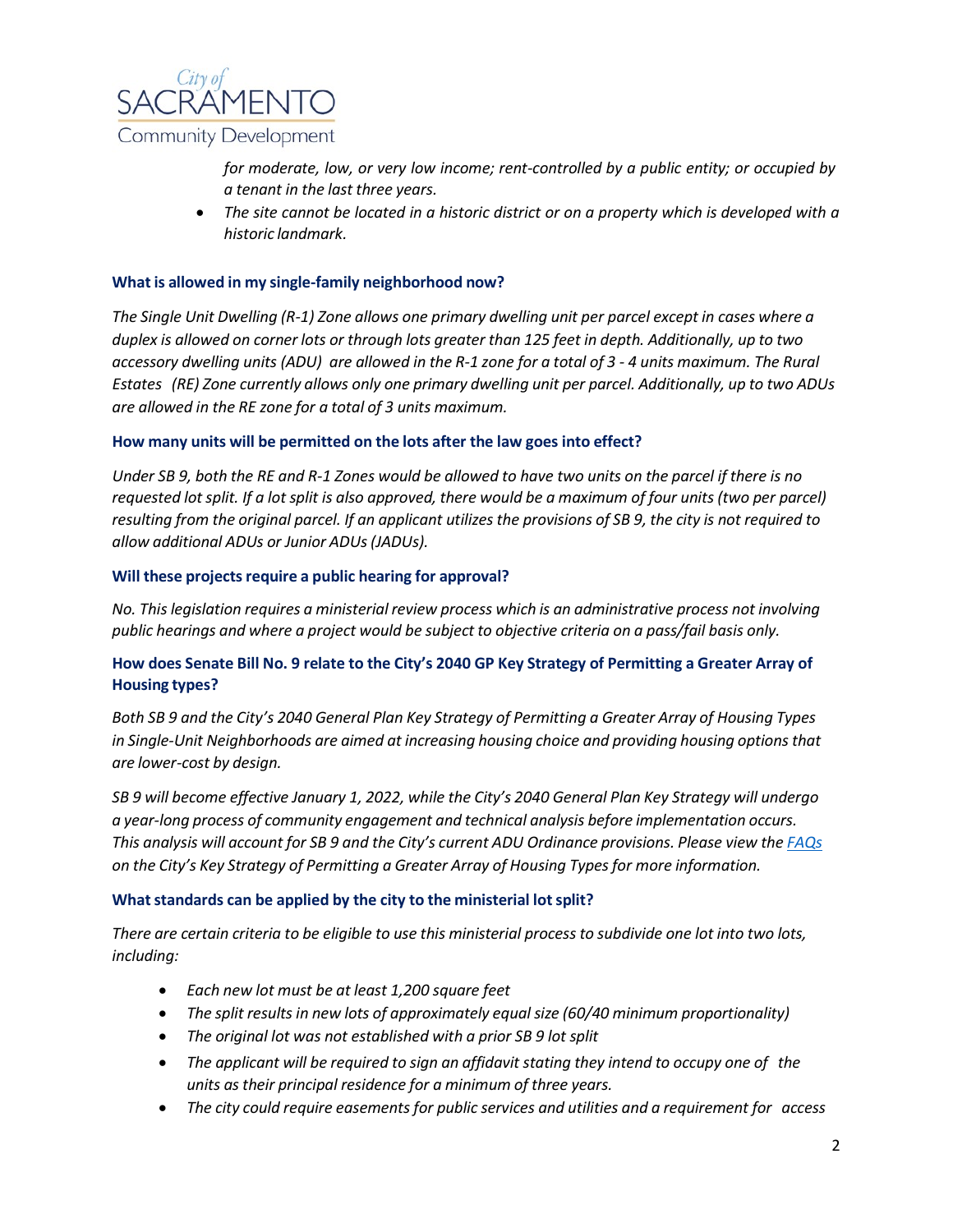

*to the public right-of-way, but not dedications or offsite improvement conditions.*

• *A maximum of 4 feet can be required for setbacks of new structures from the interior side or rear but no setbacks may be required for existing structures or structures rebuilt in the same location with same footprint.*

# **Can units created by the provisions of SB 9 be used for short-term rentals or other nonresidential uses?**

No. Any rental unit created pursuant to SB 9 cannot be used as a short-term rental and must be rented *for a term longer than 30 days. Units cannot be used for purposes other than residential.*

# **What about parking?**

The city will require one off-street parking space per unit, unless the parcel is located within a  $\frac{1}{2}$  mile *walking distance of a major transit stop or high-quality transit corridor, or if the parcel is located within one block of a car share vehicle.*

#### **What about tree removals?**

*No private protected tree, as defined in section 12.56.020, may be removed unless: (i) leaving the tree in place would have the effect of physically precluding the construction of up to two dwelling units; (ii) leaving the tree in place would physically preclude either of the two dwelling units from being at least 800 square feet; or (iii) removal is authorized by a tree permit under section 12.56.050.*

### **What is the lot coverage?**

*The maximum lot coverage of the R-1 and RE Zones is 40%. As required by SB 9, units that are 800 square feet or less will be exempt from lot coverage.*

# **What is the maximum height?**

*The maximum height in the R-1 and RE zone is 35-feet. The City's bulk control standards will also apply to projects. The City's bulk control standards can be found in the Citywide Single-Unit Dwelling and Duplex Dwelling Design Guidelines: [Citywide-Single-Unit-Dwelling-and-Duplex-Dwelling-Design-](https://www.cityofsacramento.org/-/media/Corporate/Files/CDD/Planning/Forms/Citywide-Single-Unit-Dwelling-and-Duplex-Dwelling-Design-Guidelines.pdf?la=en)[Guidelines.pdf \(cityofsacramento.org\)](https://www.cityofsacramento.org/-/media/Corporate/Files/CDD/Planning/Forms/Citywide-Single-Unit-Dwelling-and-Duplex-Dwelling-Design-Guidelines.pdf?la=en)*

# **What about privacy to adjacent neighbors?**

*Units created under SB 9 are required to have at least a 4-foot rear- and interior side-yard setback. The emergency ordinance also requires that any balcony, deck, or open-stair landing above 3-feet must be at least 10-feet from the rear or side property line, unless the rear or side property line abuts an alley, street, or a nonresidential use.*

#### **What are the design standardsfor the new dwelling units?**

*New dwelling units constructed under SB 9 will be required to meet the Citywide Infill Housing Design Standards[:Citywide-Infill-Housing-Design-Standards-092020.pdf\(cityofsacramento.org\)](https://www.cityofsacramento.org/-/media/Corporate/Files/CDD/Planning/Long-Range/Infill/Citywide-Infill-Housing-Design-Standards-092020.pdf?la=en) Thisdocument provides objective design criteria.*

*Additionally, all new single-unit and duplex dwelling units will be subject to bulk control standards that are currently being applied in our standard site plan and design review process. These standards require a*